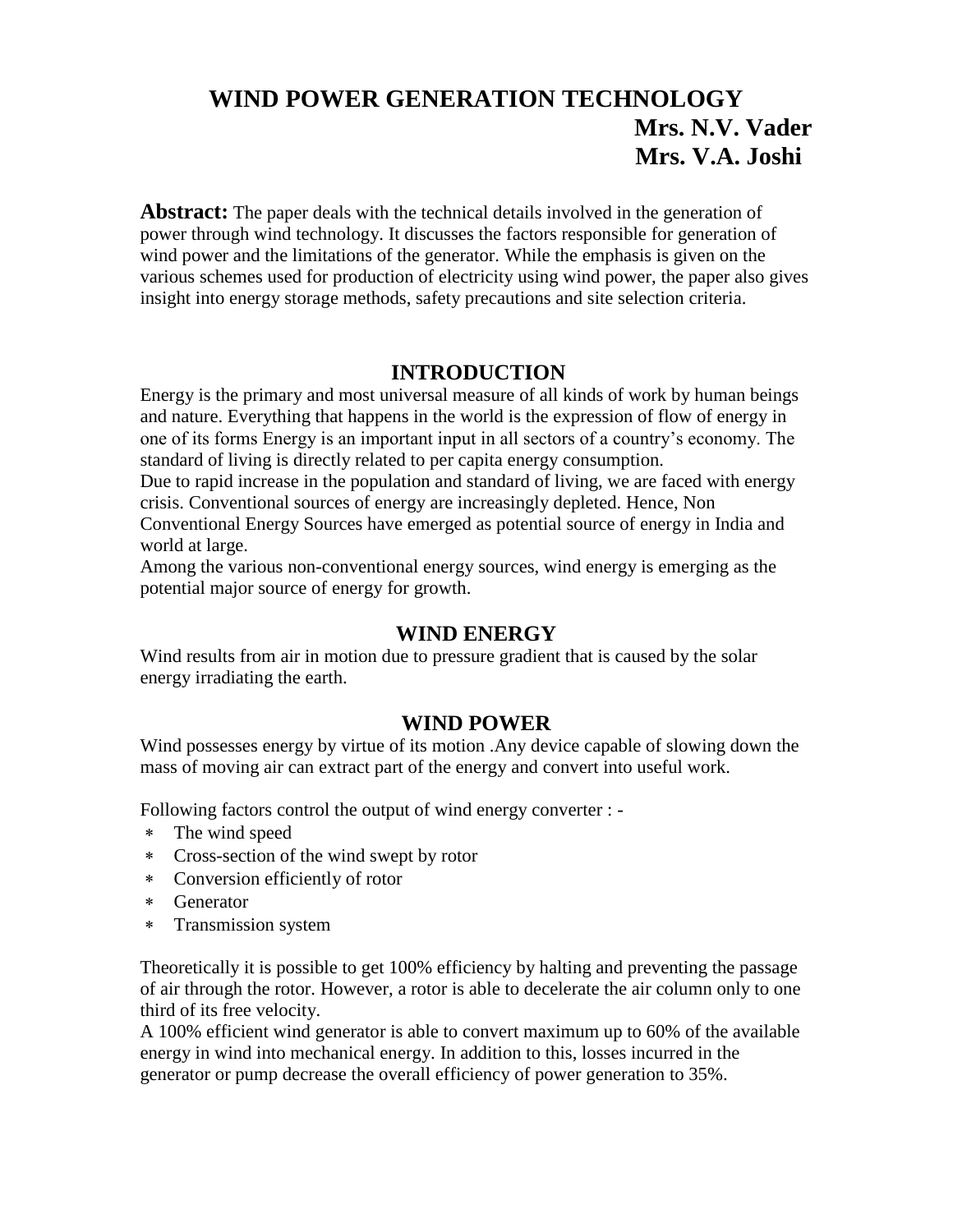### **PRINCIPLE OF ENERGY CONVERSION**

*Wind mills or turbines works on the principle of converting kinetic energy of the wind in to mechanical energy*.

Power available from wind mill  $= \frac{1}{2} \rho A V^3$ 

Where,  $\rho$  – air density = 1.225 Kg. / m<sup>3</sup> at sea level.(changes by 10-15% due to temperature and pressure variations)

A – area swept by windmill rotor =  $\Pi D^2$  sq-m. (D – diameter)

 $V$  – wind speed m/sec.

Air density, which linearly affects the power output at a given speed, is a function of altitude, temperature and barometric pressure. Variation in temperature and pressure can affect air density up to 10 % in either direction. Warm climate reduces air density.

This equation tells us that maximum power available depends on rotor diameter. The combined effects of wind speed and rotor diameter can be observed by the following graph



This graph indicates that wind machines should have large rotors and should be located in areas of high wind speeds.

Practically, wind turbines are able to convert only a fraction of available wind power into useful power. As the free wind stream passes through the rotor, it transfers some of its energy to the rotor and its speed decreases to a minimum in the rotor wake. After some distance from the rotor wind stream regains its speed from the surrounding air. We can also observe drop in pressure as the wind stream passes through the rotor. Finally air speed and pressure increases to ambient atmospheric condition. This is illustrated in the following graphs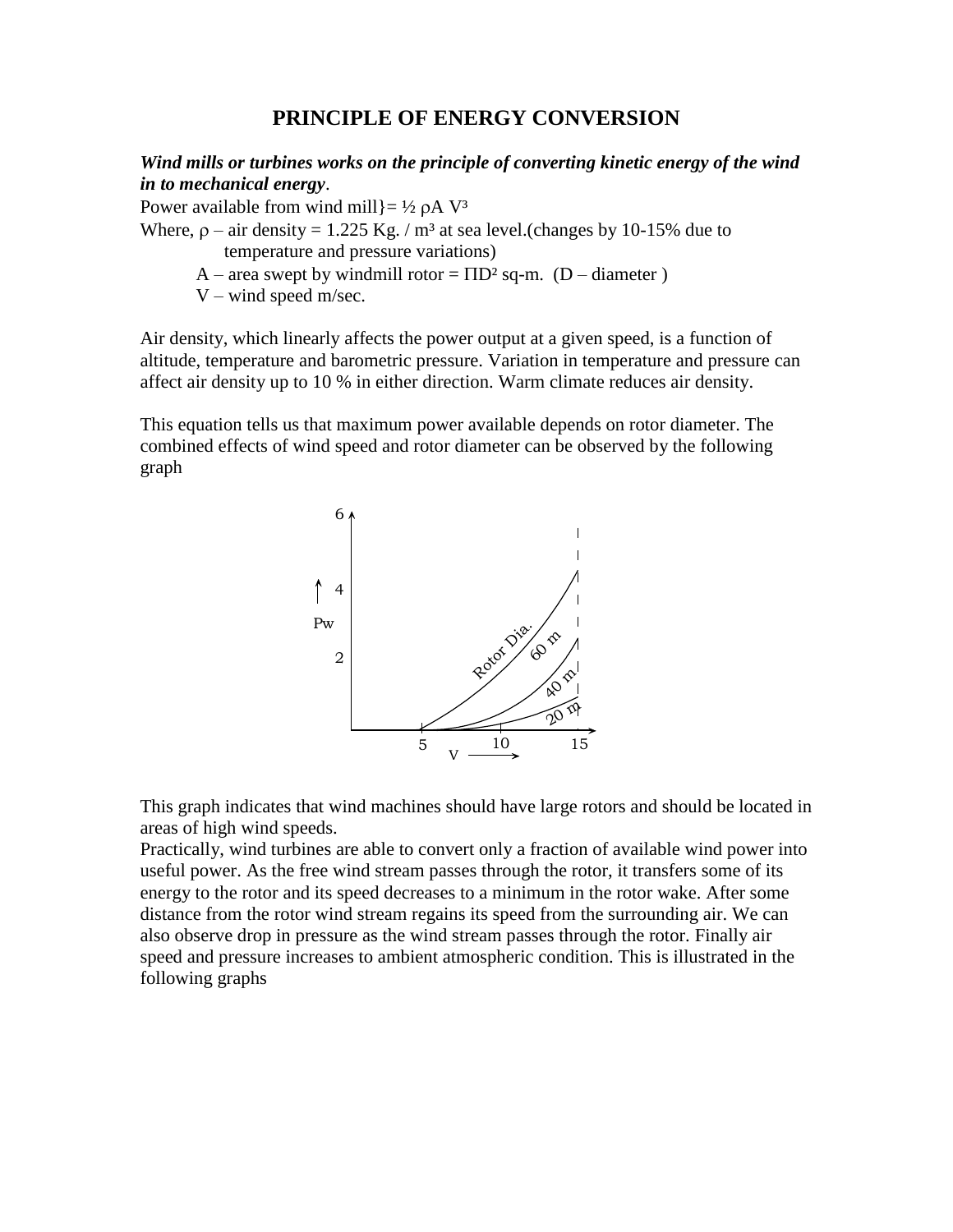

## **SITE SELECTION**

Following factors are to be considered for selection of good site for wind power generation: -

- High annual wind speed.
- No tall obstructions for a radius of 3 Km.
- Open plain or open shore
- Top of a smooth, well rounded hill with gentle slopes
- Mountain gap which produces wind funneling.

### **GENERATING SYSTEM**

Wind - electric conversion system consists of the following components :-

- 1) Wind Turbine(WT)- Converts wind energy into rotational(mechanical) energy
- 2) Gear system and coupling (G/C)- It steps up the speed and transmits it to the generator rotor
- 3) Generator(G)- Converts rotational energy into electrical energy.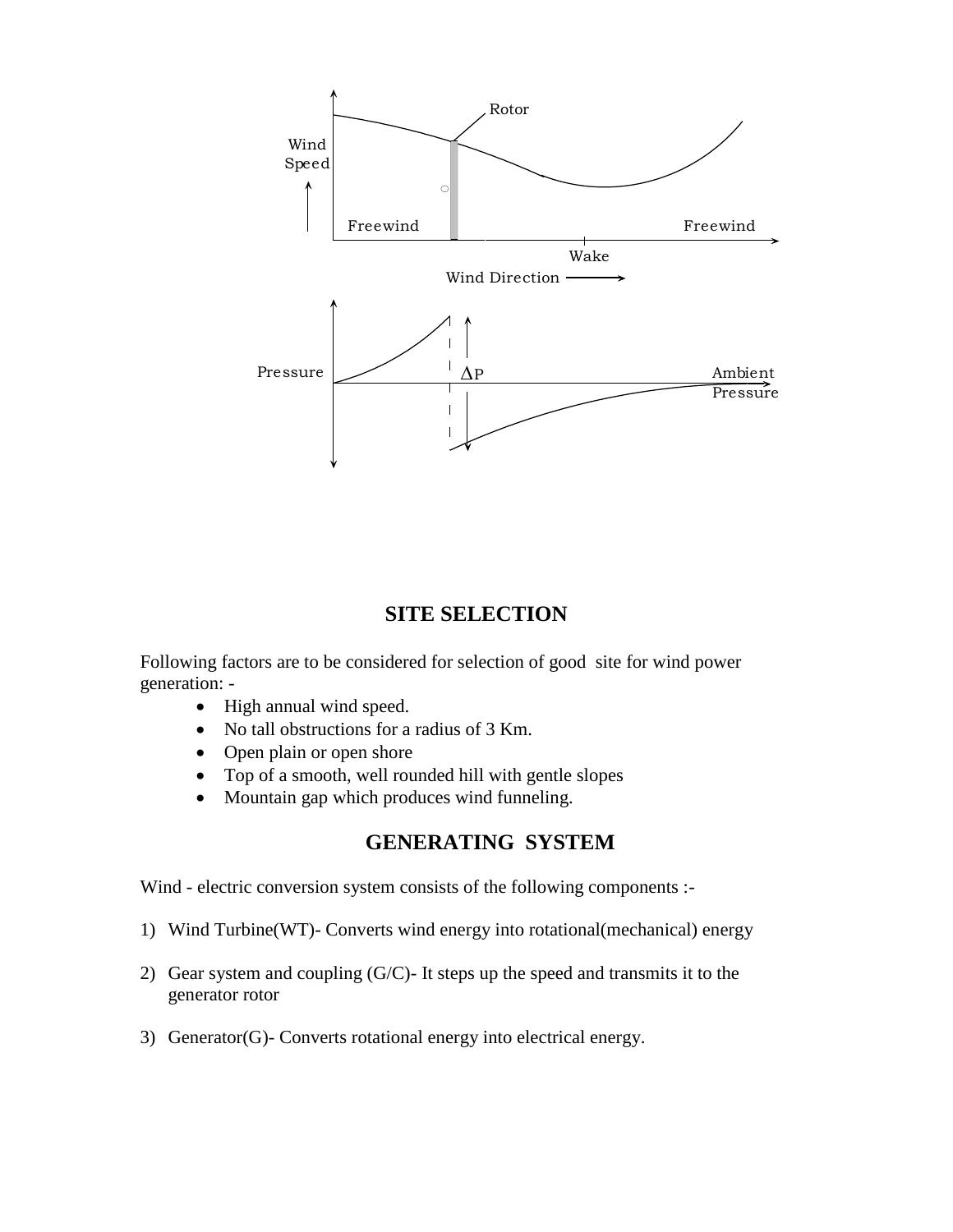Types of generators used:-

| For Small rating systems | - P.M.type d.c. generators       |  |
|--------------------------|----------------------------------|--|
| Medium rating systems    | - P.M.type d.c. generators       |  |
|                          | Induction generators             |  |
|                          | <b>Synchronous Generators</b>    |  |
| Large rating systems     | - Induction generators (3-phase) |  |
|                          | Synchronous Generators (3 phase) |  |

- 4) Controller(C)-Senses wind direction, wind speed generator output and temperature and initiates appropriate control signals to take control action.
- 5) Yaw motor gear- The area of the wind stream swept by the wind turbine is maximum when blades face into the wind. Alignment of the blade angle with respect to the wind direction to get maximum wind energy can be achieved with the help of yaw control that rotates wind turbine about the vertical axis.

In smaller wind turbines, yaw action is controlled by tail vane whereas, in larger turbines, it is operated by servomechanism.





# **Wind Electric conversion System**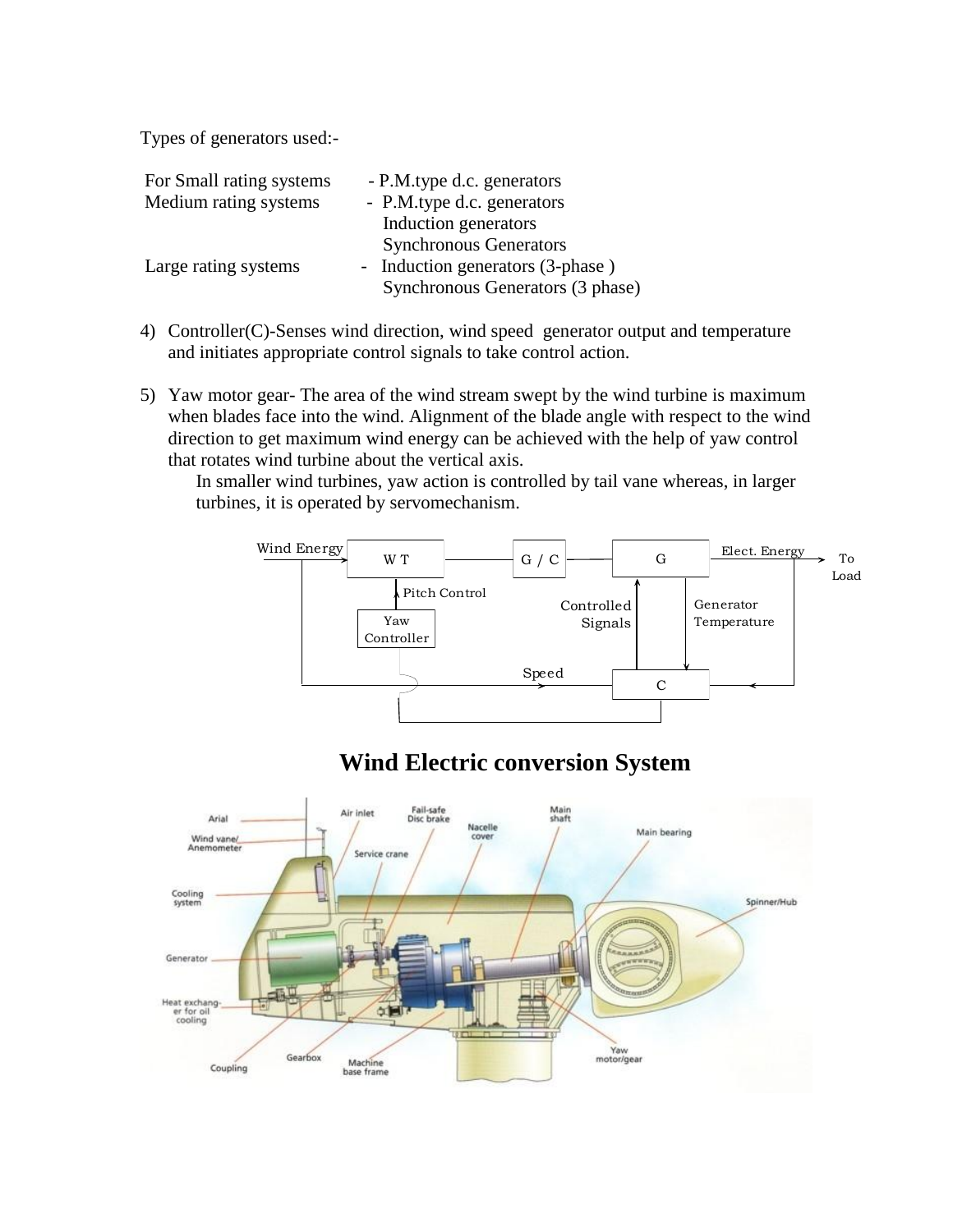## **Cross-sectional View**

Apart from the above components, protective schemes for excessive temperature rise of generator, against electrical faults and turbulent wind conditions are also provided in the system.

Practically, Wind power generating system ratings are divided into three groups:-

- Small up to 1KW
- Medium 1 KW to 50 KW
- Large 200KW to Megawatts

## **SCHEMES FOR WIND POWER GENERATION**

Based on the speed and frequency, generally following schemes are identified:

#### **I. CSCFS (Constant Speed Constant Frequency Scheme):-**

Constant speed drives are used for large generators that feed the generated power to the grid. Commonly synchronous generators or induction generators are used for power generation



If the stator of an induction machine is connected to the power grid and if the rotor is driven above Synchronous speed, Ns, the machine delivers a constant line frequency (f=PNs/120) power to the grid. The slip of the generators is between 0 and 0.05.The torque of the machine should not exceed max. torque to prevent 'run away'(speed continues to increase unchecked).

 Compared to synchronous generator, Induction generators are preferred because they are simpler, economical, easier to operate, control and maintain and have no synchronization problem. However, Capacitors have to be used to avoid reactive volt ampere burden on the grid.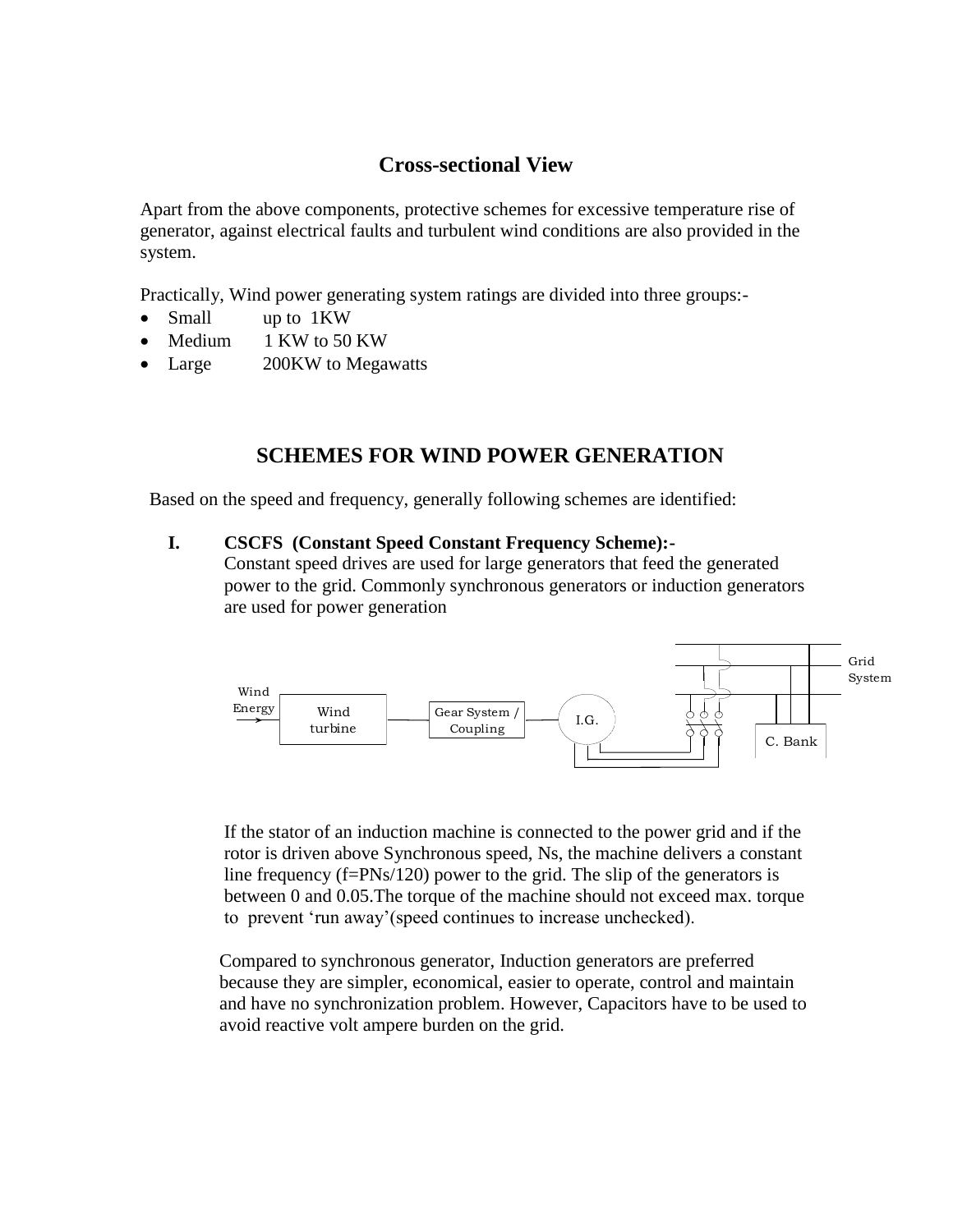#### **II. DSCFS (Dual Speed Constant Frequency Scheme):-**

In this scheme a dual speed wind turbine is coupled to double winding Induction generator that is specially fabricated with 2 stator windings wound with different number of poles  $P1& P2$  ( $P1>P2$ ).

When wind speed is *low*, winding with P1 poles gets connected and power is generated with grid frequency. Similarly, when wind speed is *high*, winding with P2 poles gets connected and feed the power to grid at the same frequency.

It is Important to note that the difference in speed should be small. Reactive power required by the Induction Generator can be supplied by installing the Capacitor bank.



#### **III. VSCFS (Variable speed constant frequency scheme):-**

In this scheme output of three phase alternator (synchronous generator) is rectified by bridge rectifier. The DC output is transmitted through DC transmission lines and then converted back to AC using synchronous inverters and fed to grid system.



This scheme, involving small wind generators is commonly used in autonomous applications such as street lighting. Due to variable speed operation, it yields higher power for both low and high wind speeds. Both horizontal axis and vertical axis turbines are suitable.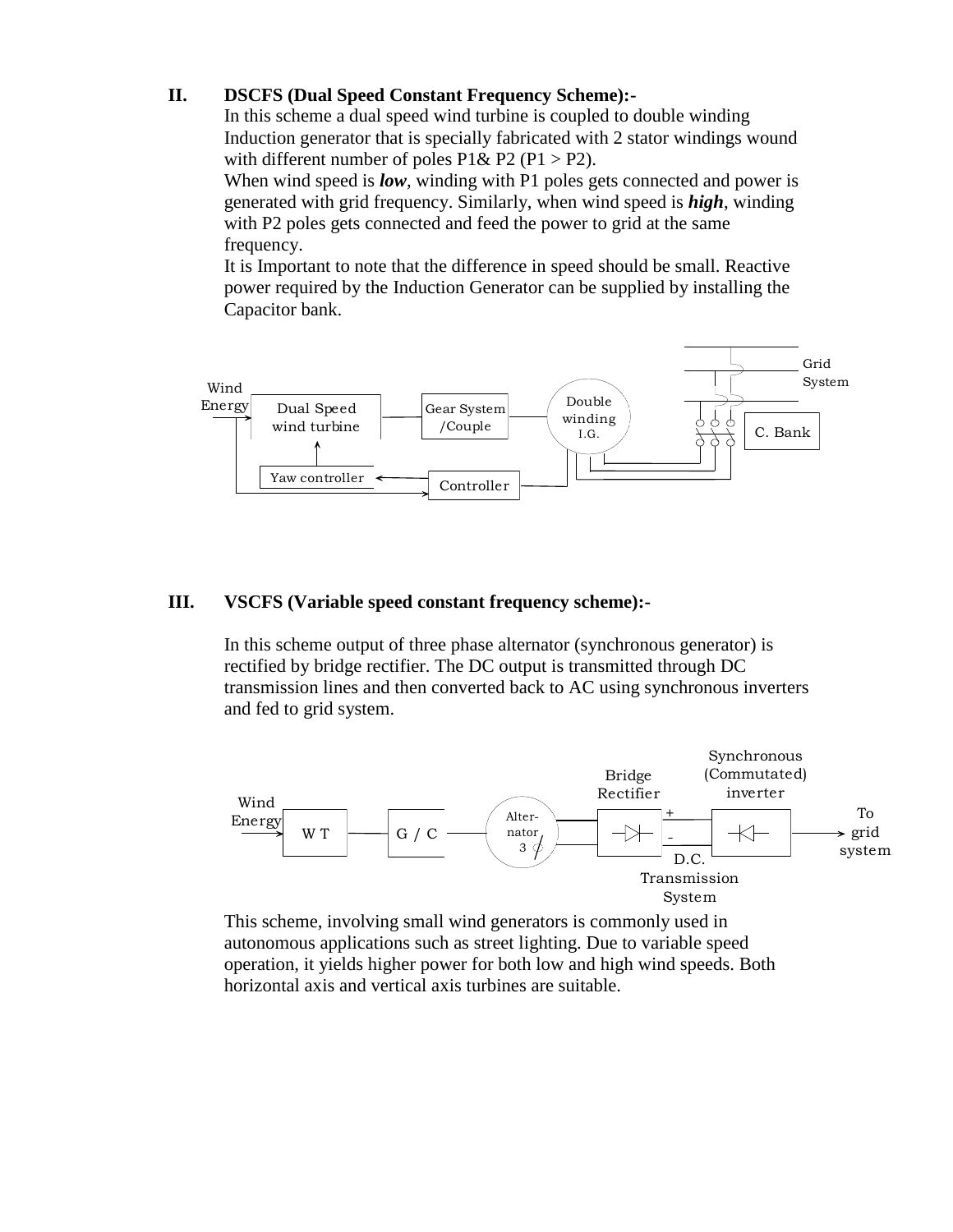#### **IV. Variable speed constant frequency with double output (VSCF with DO):-**



In this scheme, to increase the power generating capacity of the system, squirrel cage induction generators are replaced by slip ring Induction generator. Rotor power output at slip frequency is converted to line frequency power using rectifier. Output power is obtained both from stator and rotor. Rotor output power increases with increase in slip and speeds. Therefore, operating speed range is Ns to 2Ns i.e. slip ranging from 0 to 1.

#### **V. (VSVFS) Variable speed variable frequency schemes :-**

This scheme is suitable for loads that are frequency insensitive such as heating load.



Depending upon the wind speed, squirrel cage Induction Generator generates power at variable frequency. Such generators are excited by Capacitor-bank. The magnitude and frequency of the generated emf depends upon the wind turbine speed, excitation capacitance and load impedance.

If load requires constant dc voltage, output of generators is converted into d.c. using chopper controlled rectifiers. Feedback system can be used to monitor and control to get desired performance.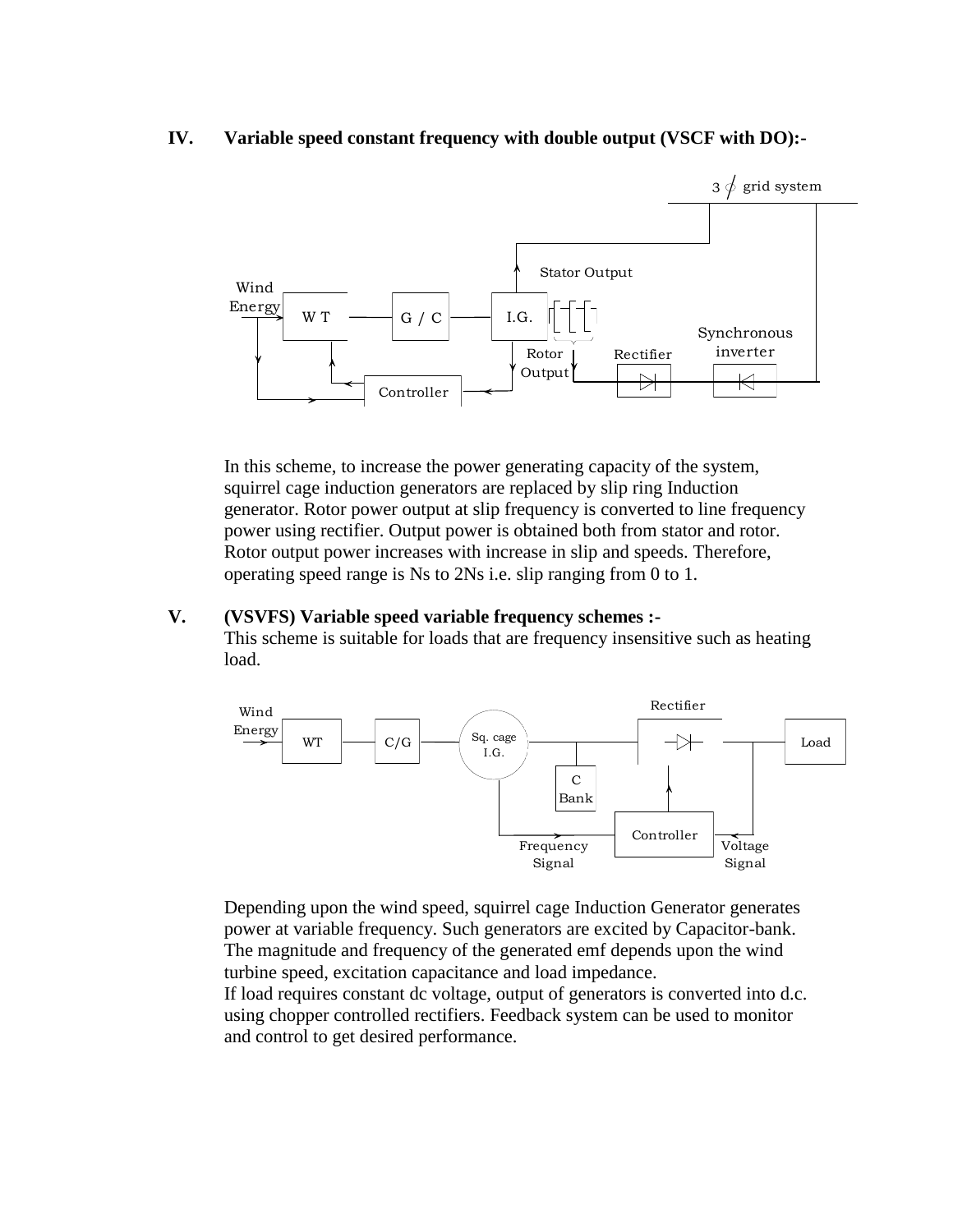## **ENERGY STORAGE**

Wind power turbines have operational limitations over very high and very low speeds. When the power generated exceeds the demand, excess energy can be stored to be used at other times.

- Excess energy can be conveniently stored in storage batteries in the form of chemical energy.
- Excess energy can also be stored in water power storage in the form of mechanical energy. Wind power plant (WPP) along with Hydroelectric power plant (HPP), when generated power (Pg) exceeds the power demand (Pd), helps to partly divert hydro power plant output to Pumping motor (PM) to pump water from an auxiliary reservoir at the bottom of the dam to main reservoir.



Excess energy can also be stored in the form of compressed air.



When wind is not blowing, energy stored in compressed air could be used to drive wind turbine whose shaft would then drive a generator, thus supplying the needed power.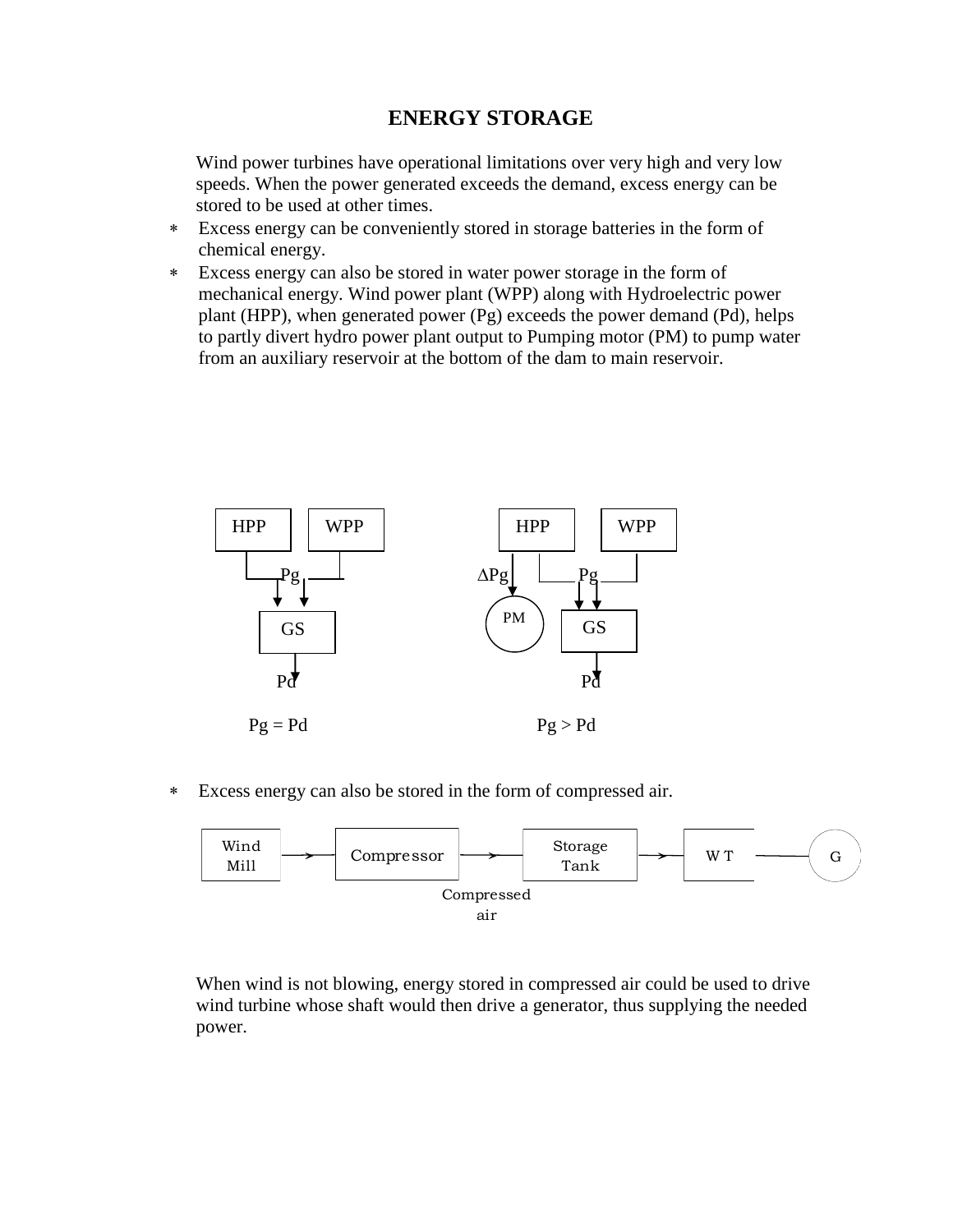#### **GENERATOR CAPACITY**

| <b>S. No.</b> | <b>Location</b>       | Capacity |
|---------------|-----------------------|----------|
|               | Mandavi (Gujarat)     | 1.15 MW  |
|               | Tuticorin(Tamilnadu)  | 550 KW   |
|               | Okha (Gujarat)        | 550KW    |
|               | Puri (Orissa)         | 550 KW   |
|               | Deogarh (Maharashtra) | 550 KW   |

#### **Wind Farms in India**

## **SAFETY INTERLOCKS**

- 1. Modern wind turbines are controlled by computers. If it shows any error in operational parameters, then wind turbine is stopped.
- 2. Emergency stop During unfavourable conditions for wind turbines, it can be immediately stopped using emergency stop.
- 3. Wind velocity is measured and if gusts of wind are too strong or if the average speed is too high, wind turbine is stopped.
- 4. To prevent rotor from racing, two revolution counters are mounted on the shaft. If wind turbine speed exceeds 24 rpm, it activates the emergency stop system.
- 5. If the wind turbine speed exceeds 28 rpm, a parachute attached to the blade tip is pulled out and thereby speed of the wind turbine decreases.
- 6. The three blades and wind turbine cap are grounded through lightening rods to protect them from lightning.

### **CONCLUSION**

The new mantra of the  $21<sup>st</sup>$  century is sustainable development, which means that the local population should be able to absorb the development of a country or region. The people should be financially, mentally and physically able to support the improvement in the quality of their lives. We want the entire population to have access to uninterrupted supply of electricity. This puts a huge burden on the limited fossil fuel resources. The benefits of using wind power over other resources lies in its minimum operational cost.

Depending on field of applications, various schemes can be adopted to get optimum output. Various option of storage facility makes it versatile source of energy. Modern turbines are totally controlled by computers that are totally safe. Since wind is clean source of energy, the power conversion does not pose any environmental hazard.